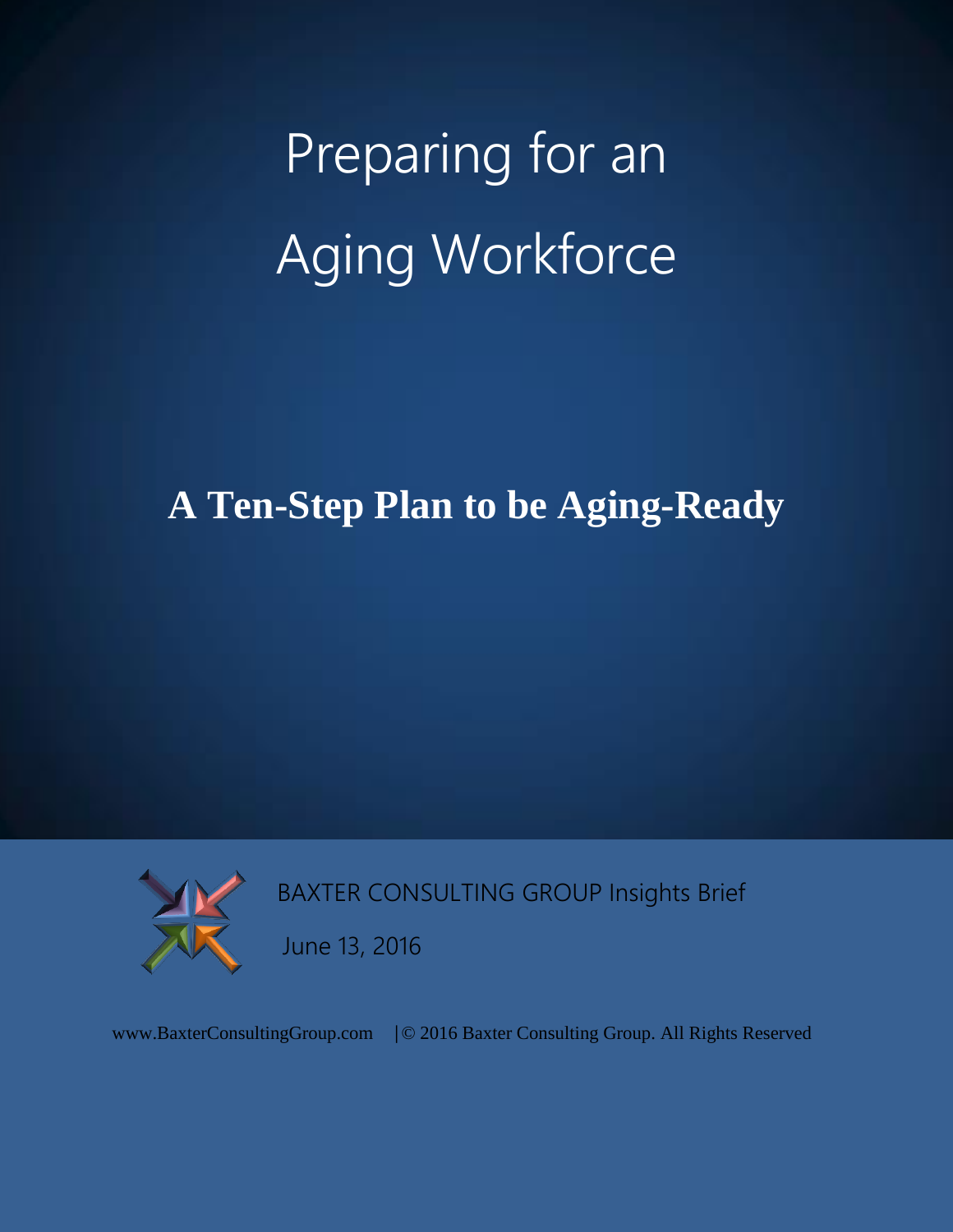## **The Power of Old**

Youth is no longer powering our nation. In this decade, the most successful organizations will be the ones that reorient their organizations and workforce strategies to fully capitalize on the powerful growth of an aging workforce.

In this report will we examine the unstoppable demographic trends that are reshaping our workforce, and the ten steps organizations can take to prepare for the workers of today and tomorrow.

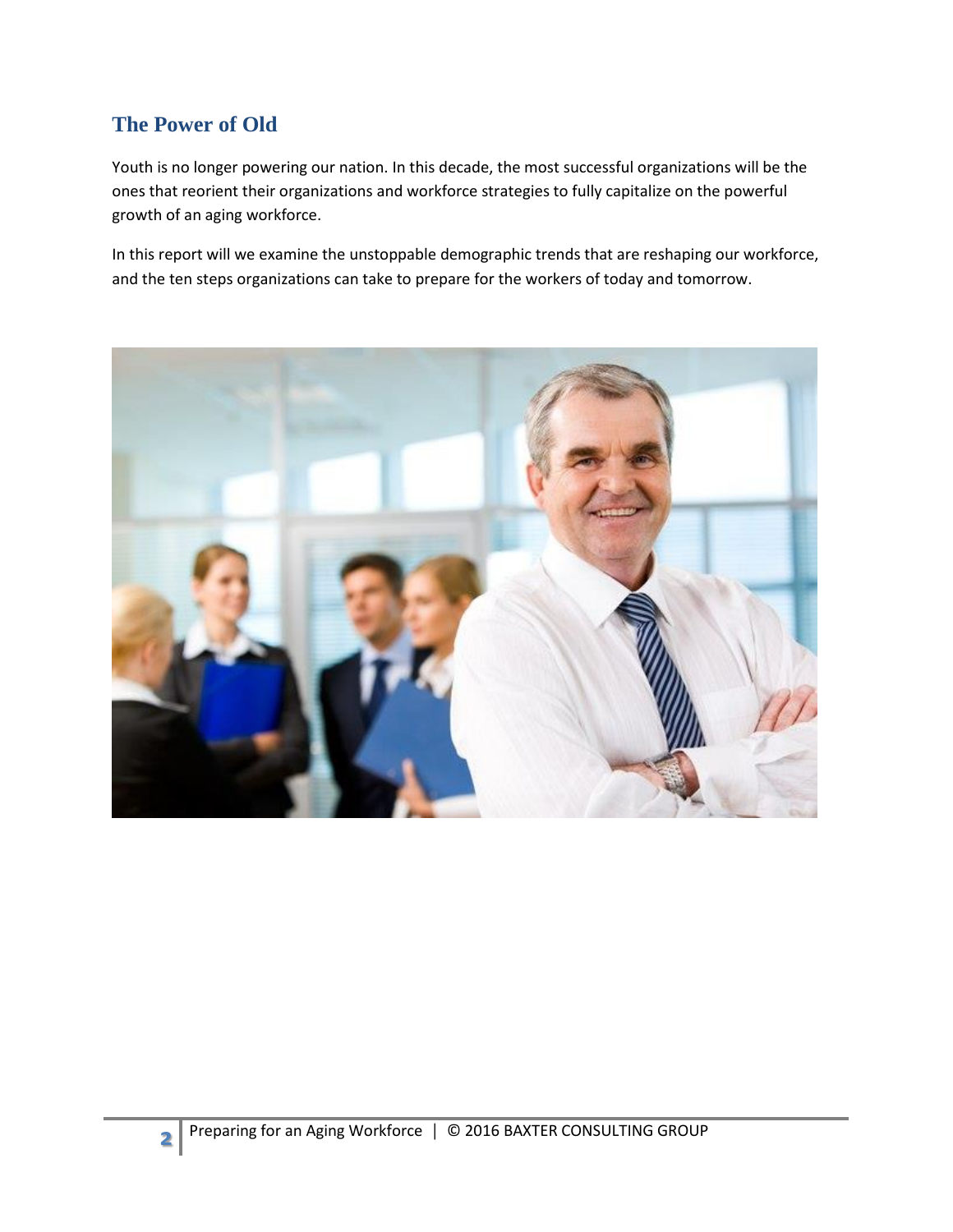#### **The Impending Talent Shortage**

Today's employers are facing two perilous challenges: (1) an unprecedented talent shortage among younger workers, and (2) the loss of experienced workers as the boomers move into their retirement years.

In prior decades, organizations could count on a growing talent pool of younger workers, fueled by the unprecedented baby boom that stretched from 1946 until 1964. However, declining birth rates in the last century have created a critical shortage of younger workers today.

Labor force growth has been sharply decelerating for years. In the 1970s, employers enjoyed a 30% growth in the number of U.S. workers. But demographic forces have now hit

**3**

the brakes, and the labor force is growing less than 10% per decade (Figure 1).

In the 2000s, this new demographic reality was hidden by the Great Recession. Today, an accelerating economy and decelerating labor force is creating a potential train wreck. Organizations are now battling for scarce talent in order to sustain growth and capitalize on new business opportunities.

At the same time, the massive Boomer generation is exiting the workforce. Boomers are now turning age 65 at a rate of 3.5 million per year. As this generation retires, organizations face a massive potential "brain drain" of their most experienced and knowledgeable workers.



#### Figure 1: Percent Workforce Growth by Decade, 1970-2020

Source: Bureau of Labor Statistics, Labor Force Statistics from the CPS; IMF, Recent U.S. Labor Force Dynamics: Reversible or not?, 2015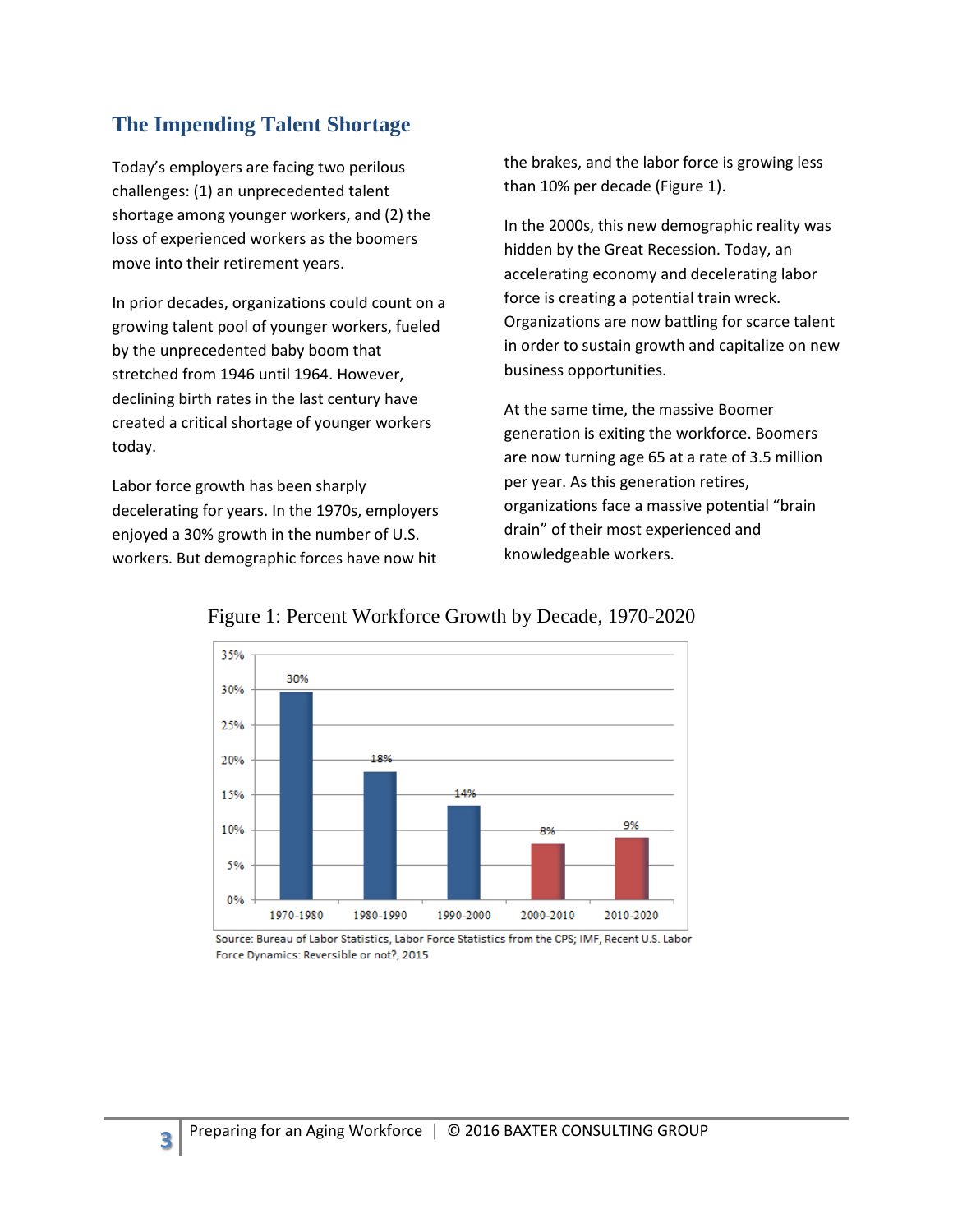### **Older Workers are the New Opportunity**

So where are the workers of the future? Between 2011 and 2015, the number of age 55+ workers increased by 4.6 million—more than all other age groups combined (Figure 2).



Figure 2: Workforce Growth by Age Group, 2011-2015 (thousands)

This massive growth in older workers is being driven by both the aging of the Boomer generation (meaning there are more and more people who are age 55+) and escalating age 55+ labor force participation rates (meaning more and more age 55+ people are continuing to work). In fact, labor force participation rates among those age 55+ has taken a U-turn. After decades of decline, almost four in ten people age 55+ are now working (Figure 3).



Figure 3: Age 55+ Labor Force Participation Rate, 1970-2016

**4**

Source: Bureau of Labor Statistics, Labor Force Statistics from the CPS, 2015

Source: Bureau of Labor Force Statistics, 2016 from the Current Population Survey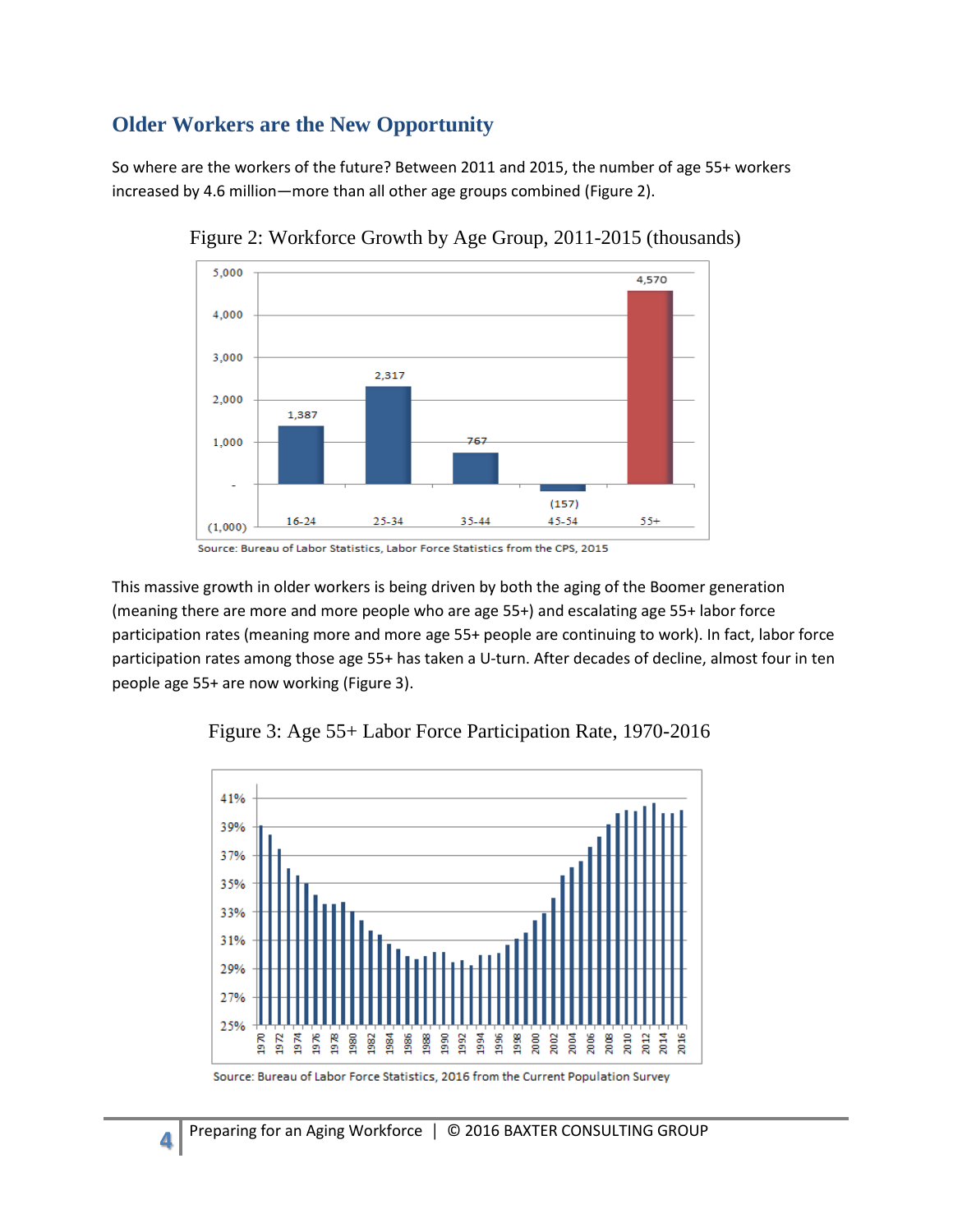Because over half of the U.S. labor force growth is now among age 55+ workers, companies across industries and geographies are now feeling a pressing need to rethink their workforce strategies. For many of the occupations shown in Figure 4, the number of age 55+ workers is growing several times faster than the total workforce.



Figure 4: Percent Workforce Growth, Total and Age 55+, 2011-2015

And yet, many organizations persist in recruiting, training, engagement, and retention strategies that were designed for a youthful workforce. For example, according to a recent study by the Society for Human Resource Management, only about a third of companies have even attempted to assess the impact of "brain drain" of retiring Boomers on their talent needs.

This continued focus on the young workforce will exacerbate the coming talent shortage. As organizations battle over an increasingly scarce pool of young workers, they will face growing recruitment costs, declining skills and productivity among available candidates and diminishing retention. Moreover, as older workers exit the workforce, organizational know-how, culture and relationships with customers and partners created and maintained by mature workers will simply walk out the door.

**5**